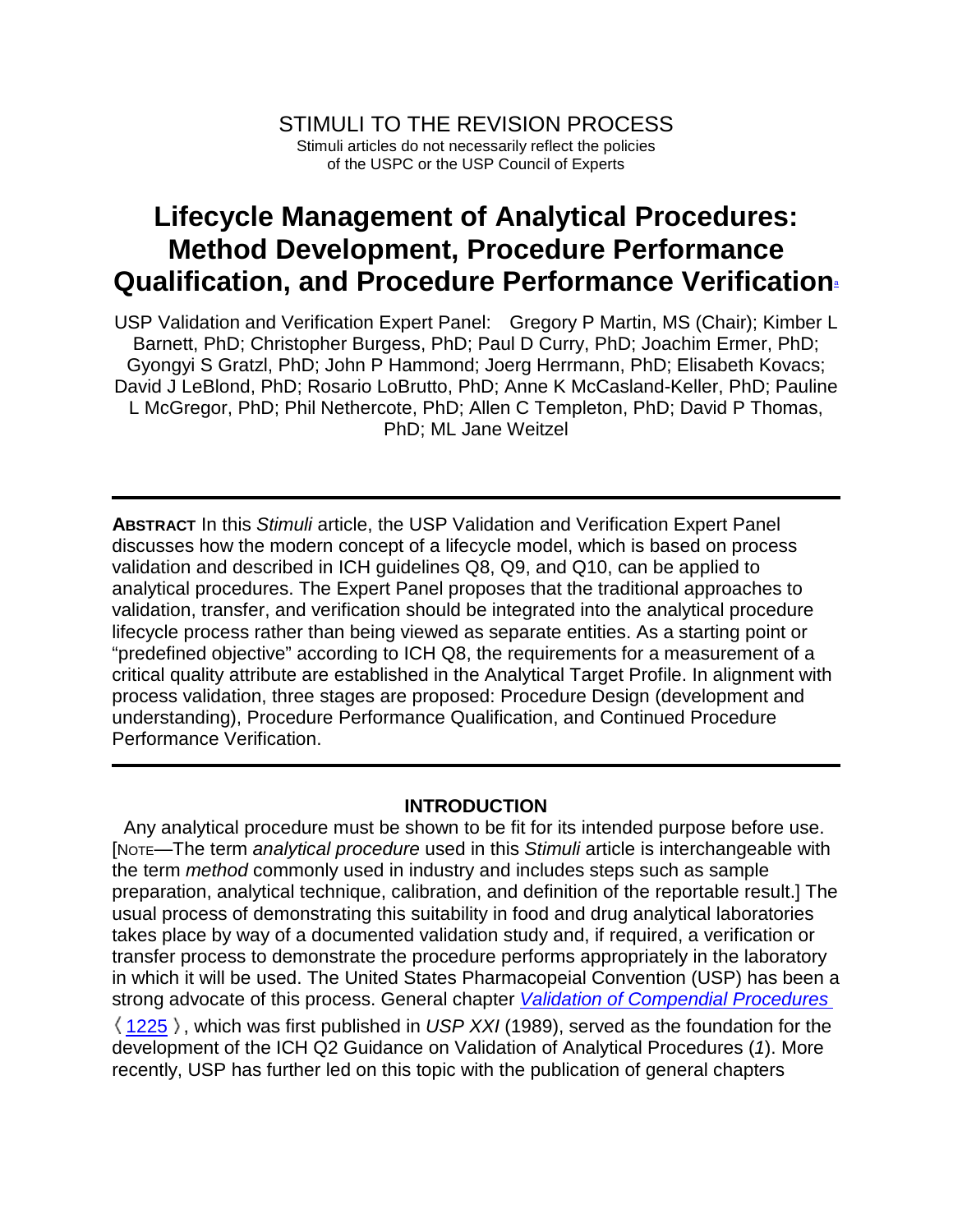



Figure 1. Current typical process for analytical procedures.

The intent of ICH Q2 and  $\langle 1225 \rangle$  was to provide *guidance* to the industry about how to validate different types of analytical procedures. This guidance was intended to be used in combination with sound scientific judgment to ensure that appropriate experiments applicable to different analytical procedures and situations would be performed on a case-by-case basis. Over time, however, these documents have come to be interpreted as mandatory expectations rather than scientific guidance. Although these practices are successful in many cases, there are opportunities to further refine and improve them. The ICH and USP documents provide guidance pertaining to procedure suitability as part of the procedure validation exercise (e.g., accuracy, precision, linearity, specificity, etc.), but they do not provide a framework that allows users to reliably understand and control sources of variability. Similar observations were made in the manufacturing process development area, leading to development of the lifecycle management process described in ICH Q8, Q9, and Q10 (and more recently Q11) (*2–5*)*.* Taking these ICH documents into consideration, the USP Validation and Verification Expert Panel has reevaluated the current validation, verification, and transfer guidelines for analytical procedures.

The lifecycle concept described in ICH Q8 is adaptable to analytical procedures if we consider an analytical procedure as a process and the output of this process as the reportable result, that is, the value that will be compared to the acceptance criterion. The purpose of applying lifecycle principles to analytical procedures is to holistically align analytical procedure variability with the requirements of the product to be tested and to improve the reliability of the procedure by understanding, reducing, and controlling sources of variability. Enhanced understanding of variables that affect the performance of an analytical procedure provides greater assurance that the quality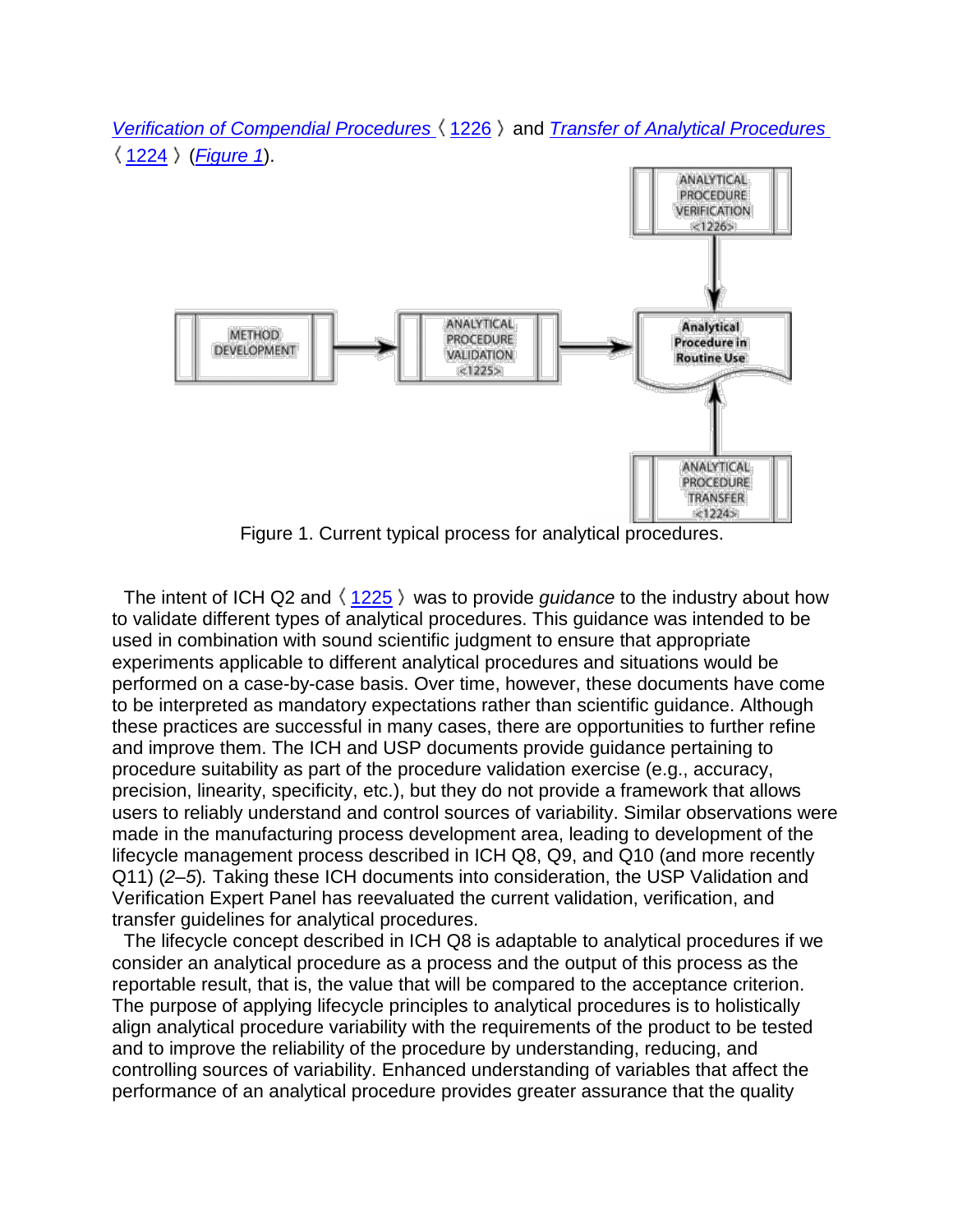attributes of the tested product can be reliably assessed. The lifecycle management process provides a framework for defining the criteria for and development of an analytical procedure that meets the acceptance criteria. The procedure then becomes part of a continuous verification cycle to demonstrate that it meets the predefined criteria over the life of the procedure. Implementation throughout the procedure's lifecycle of a change management process that is based on knowledge gained during the procedure's lifetime ensures that the procedure remains fit for its intended use. Key to the general approach is an understanding of overall variability, including variability arising from the manufacturing process as well as the analytical procedure. A focus of USP has been understanding the variability of its reference materials, which are part of the total variability that should be understood, controlled and, where possible, reduced.

In this *Stimuli* article, the USP Validation and Verification Expert Panel discusses how the modern concept for process validation (*6,7*), which is based on a lifecycle model, can be applied to analytical procedures (*8–11*). We propose that the traditional approaches to validation, transfer, and verification should be integrated into the analytical procedure lifecycle process rather than being viewed as separate entities.

The Validation and Verification Expert Panel proposes that the concepts addressed in  $\langle 1225 \rangle$ ,  $\langle 1226 \rangle$ , and  $\langle 1224 \rangle$  should be revised and compiled into a single new general information chapter, *Lifecycle Management of Analytical Procedures* 1220 and a new general chapter  $\langle 220 \rangle$  specifying the basic requirements.

The Validation and Verification Expert Panel seeks reader comments on the contents of this *Stimuli* article.

#### **THE LIFECYCLE APPROACH**

Results generated using analytical procedures provide the basis for key decisions regarding compliance with regulatory, compendial, and manufacturing limits. The results are applied against Decision Rules that give a prescription for the acceptance or rejection of a product based on the measurement result, its uncertainty, and acceptance criteria, taking into account the acceptable level of the probability of making a wrong decision (*12,13*).

The adoption of a lifecycle approach to ensure the quality of pharmaceutical products has been extensively discussed during the past several years (*2–7*). The concept of Quality by Design (QbD) is understood as a "systematic approach that begins with predefined objectives and emphasizes product and process understanding and process control, based on sound science and quality risk management" (ICH Q8). Application of lifecycle management concepts to analytical procedures provides an opportunity to use the knowledge gained from the application of scientific approaches and quality risk management to continual improvement and assurance of data quality.

There should be an effective Quality Management System in place consistent with ICH Q10. The concepts described in ICH Q10 complement current GMPs, thus providing an integrated model for a pharmaceutical or similar quality system. This supports continual improvement across the entire lifecycle of the analytical procedure.

The Analytical Target Profile (ATP), risk management, control strategy, and knowledge management are cornerstone concepts in lifecycle management, which will be discussed in the following sections.

#### **Analytical Target Profile**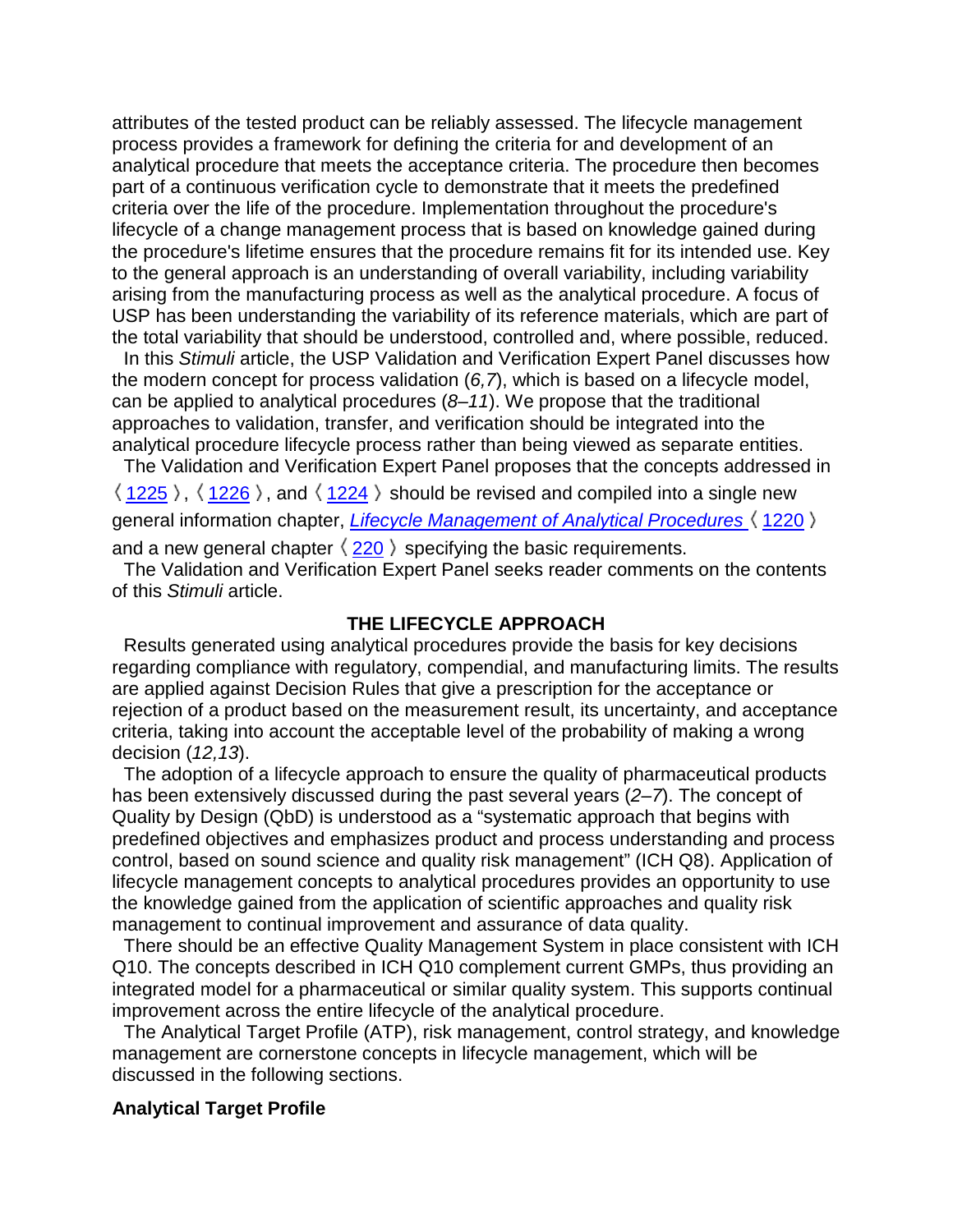A fundamental component of the lifecycle approach to analytical procedures is having a predefined objective that stipulates the performance requirements for the analytical procedure. These requirements are derived from the Analytical Target Profile (ATP). See *Figure 2* for some examples.

- 1. Assay: The procedure must be able to quantify [analyte] in [presence of X, Y, Z] over a range of A% to B% of the nominal concentration with an accuracy and uncertainty so that the reportable result falls within  $\pm$  C% of the true value with at least a 90% probability determined with 95% confidence.
- 2. Impurity: The procedure must be able to quantify [impurity] relative to [drug] in the presence of components that are likely to be present in the sample within the range from the reporting threshold to the specification limit. The accuracy and precision of the procedure must be such that the reportable result falls within  $\pm D$ % of the true value for impurity levels from 0.05% to 0.15% with 80% probability with 95% confidence, and within  $\pm E$ % of the true value for impurity levels > 0.15% with 90% probability determined with 95% confidence.

Figure 2. Examples of Potential Analytical Target Profiles. [NOTE—Items in brackets and italics (variables listed as capital letters and numerical values) are placeholders to be replaced by specific items for an ATP.]

The concept of an ATP parallels the concept of a Quality Target Product Profile described and defined in ICH Q8. The ATP defines the requirements for the "product" of the test procedure, which in this case is the reportable result. Criteria defined in the ATP refer to the quality data attributes of the reportable result, i.e., accuracy and measurement uncertainty, which include all sources of variability, including precision. Identifying the output of the analytical procedure as the reportable result provides a target for development and helps to ensure the procedure is developed toward predetermined performance requirements that are directly linked to the quality of the data. In other words, the ATP defines the objective of the test and quality requirements, including the expected level of confidence, for the reportable result that allows the correct conclusion to be drawn regarding the attributes of the material that is being measured. It is essential to reach a high degree of confidence that an analytical procedure will consistently generate reportable results that meet the ATP requirements under all conditions of use and as the material progresses through the lifecycle.

The ATP is based on the understanding of the target measurement uncertainty, which is the maximum uncertainty that the data should have in order to maintain acceptable levels of confidence in data quality. This introduces key performance attributes and changes the way we currently define and evaluate analytical performance characteristics. The ATP serves as a reference point for assessing the fitness of an analytical procedure not only in the development phase but also during all changes within the analytical lifecycle and is not linked to a specific analytical method. It is conceivable that more than one analytical procedure can meet the requirement of an ATP. Any analytical procedure that has been demonstrated to be capable to generate data that conform to the performance requirements established in the ATP would be regarded as acceptable (*USP* general chapter *Elemental Impurities—Procedures* 233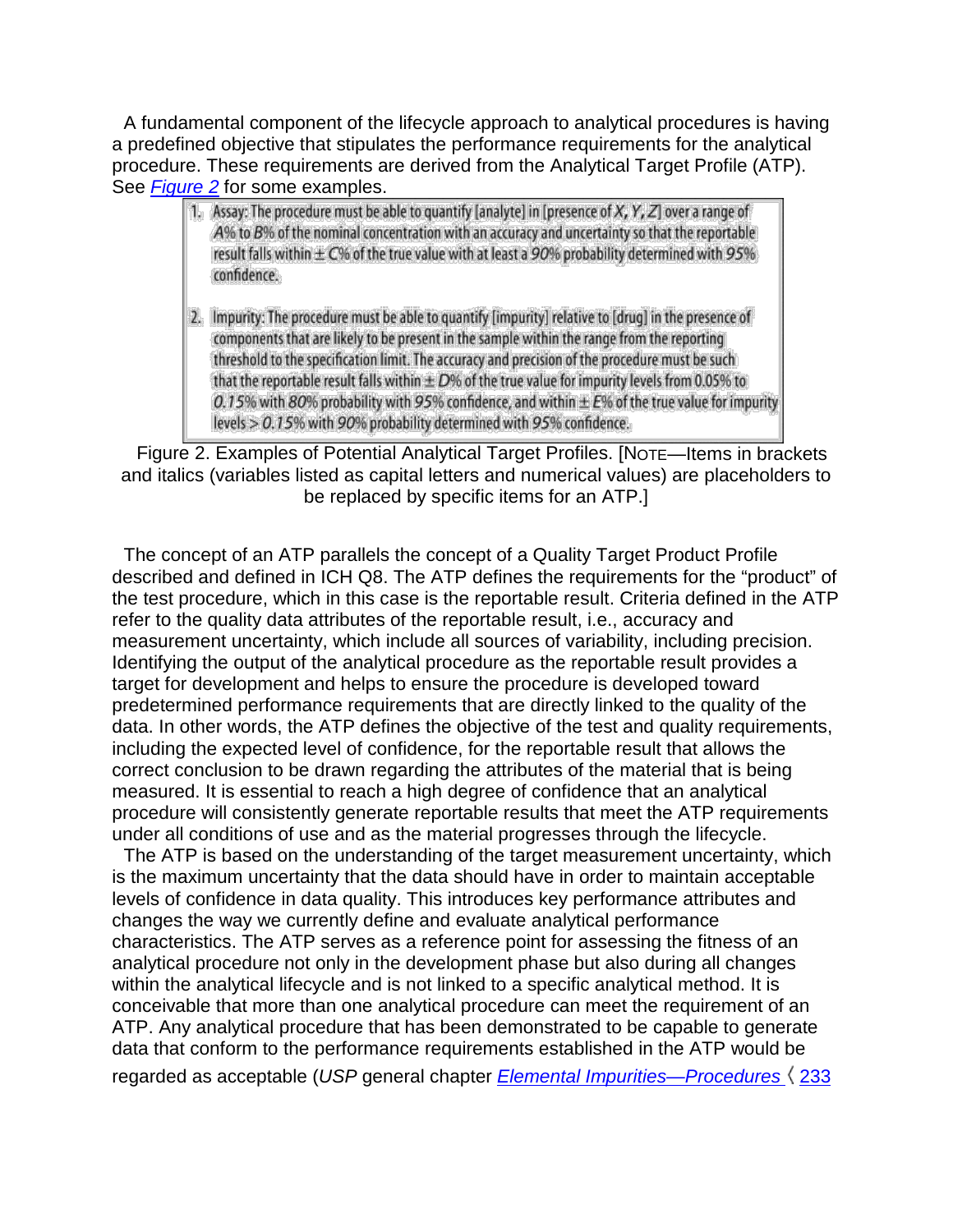and *USP Medicines Compendium* general chapter Assessing Validation Parameters for Acceptable Procedures  $(10)$ .

Existing procedures also can be evaluated in terms of their ability to meet an ATP. When using a compendial procedure for the first time, an ATP can be derived from monograph specifications, a performance-based monograph, and any existing knowledge of the product.

In assessing new or existing procedures for their capability to meet an ATP, analysts can use statistical methods for analyzing prospectively designed studies (*14*). In the case of existing procedures for which significant historical data are available, statistical procedures for retrospective evaluation of historical data such as stability data, laboratory investigations, check samples/controls, release data, and others are available (*15,16*). The level of variability present in the historical data may trigger additional studies that aim to understand and reduce or eliminate sources of variability and improve the data quality to meet ATP.

#### **Risk Management**

A high degree of confidence is needed that the analytical method will generate reportable results that meet the ATP requirements under all conditions of use as the method progresses through the lifecycle. Application of Quality Risk Management (QRM) concepts and tools (ICH Q9) can be valuable in providing a mechanism of achieving this. QRM for analytical procedures can be defined as a systematic process for the assessment, control, communication, and review of risks to the quality of data across the product lifecycle. Process mapping tools and Ishakawa diagrams can be employed to ensure a rigorous approach is used in identifying all potential variables that may affect data quality. The variables should include all aspects of the full analytical procedure (*Figure 3*), i.e., sampling, sample preparation, standards, reagents, facility, and equipment operating conditions. The identified variables then should be evaluated using appropriate risk-assessment tools and prioritized experimentation to understand, eliminate, or mitigate areas of risk. An approach known as CNX (Control, Noise, Experimental) can help classify all identified variables. A decision can be made concerning which variables should be controlled (C), which are potential noise factors (N), and which should be examined experimentally (X) to determine acceptable ranges. As part of this exercise analysts should provide and document justifications (prior knowledge, scientific rationale, or others) for the assignments made. Risk-analysis tools can then be used to screen experimental (X) variables for DOE studies to minimize the total number of experiments conducted while maximizing knowledge gained. The results of DOE studies then provide justification of the critical variables and their acceptable ranges (from the risk assessment and experimental work), are inputs in the Analytical Control Strategy, and are explicitly specified in the analytical procedure (*Figure 4*).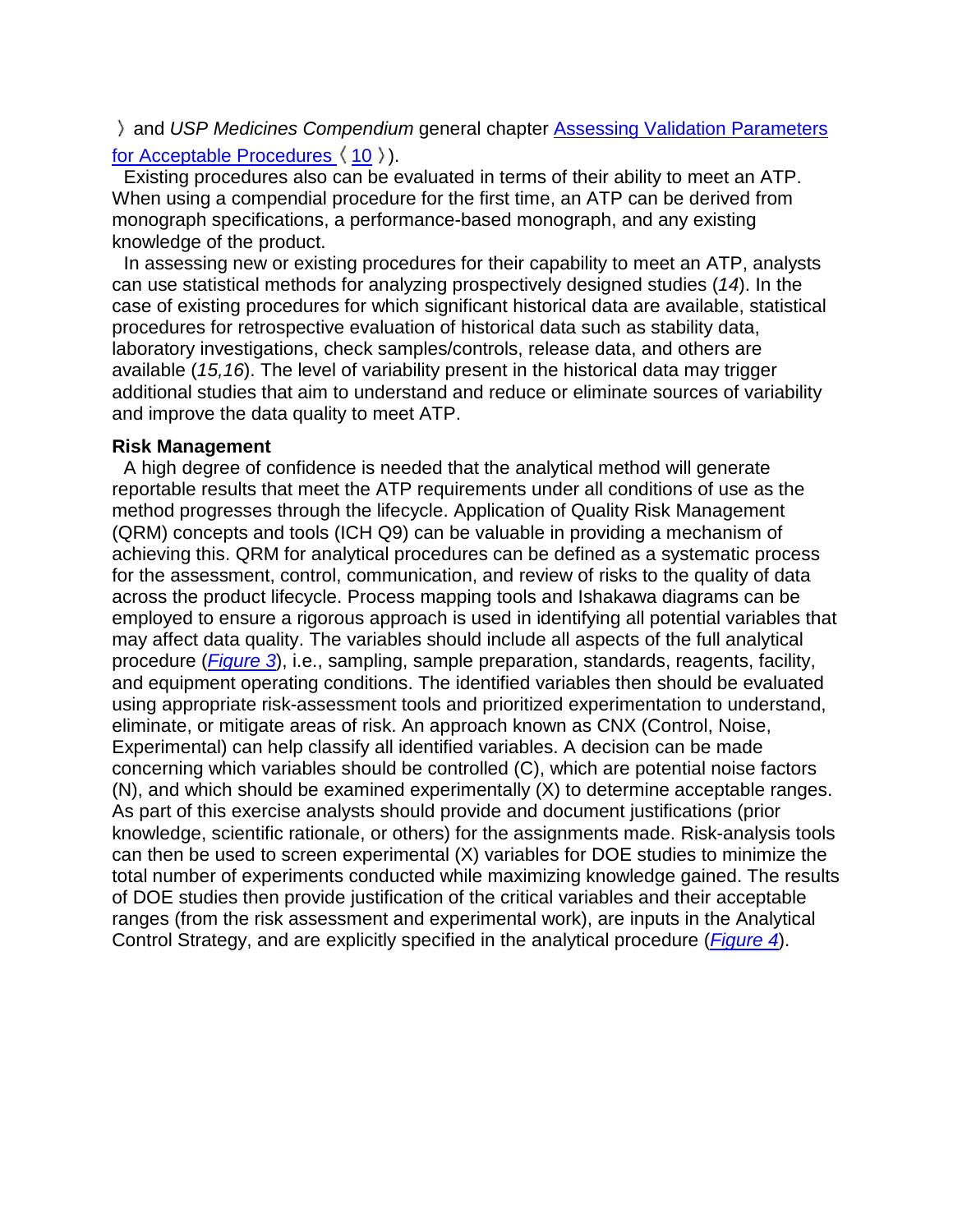# **Analytical Procedure**



Figure 3. Analytical procedural variables to consider for risk assessment and control strategy.



Figure 4. Quality risk management, control strategy, and knowledge management: how they work together.

## **Analytical Control Strategy**

A well-developed control strategy, i.e., a planned set of controls, is derived from current product and process understanding. The variables and their acceptable ranges (from the risk assessment or experimental work) should be explicitly specified in the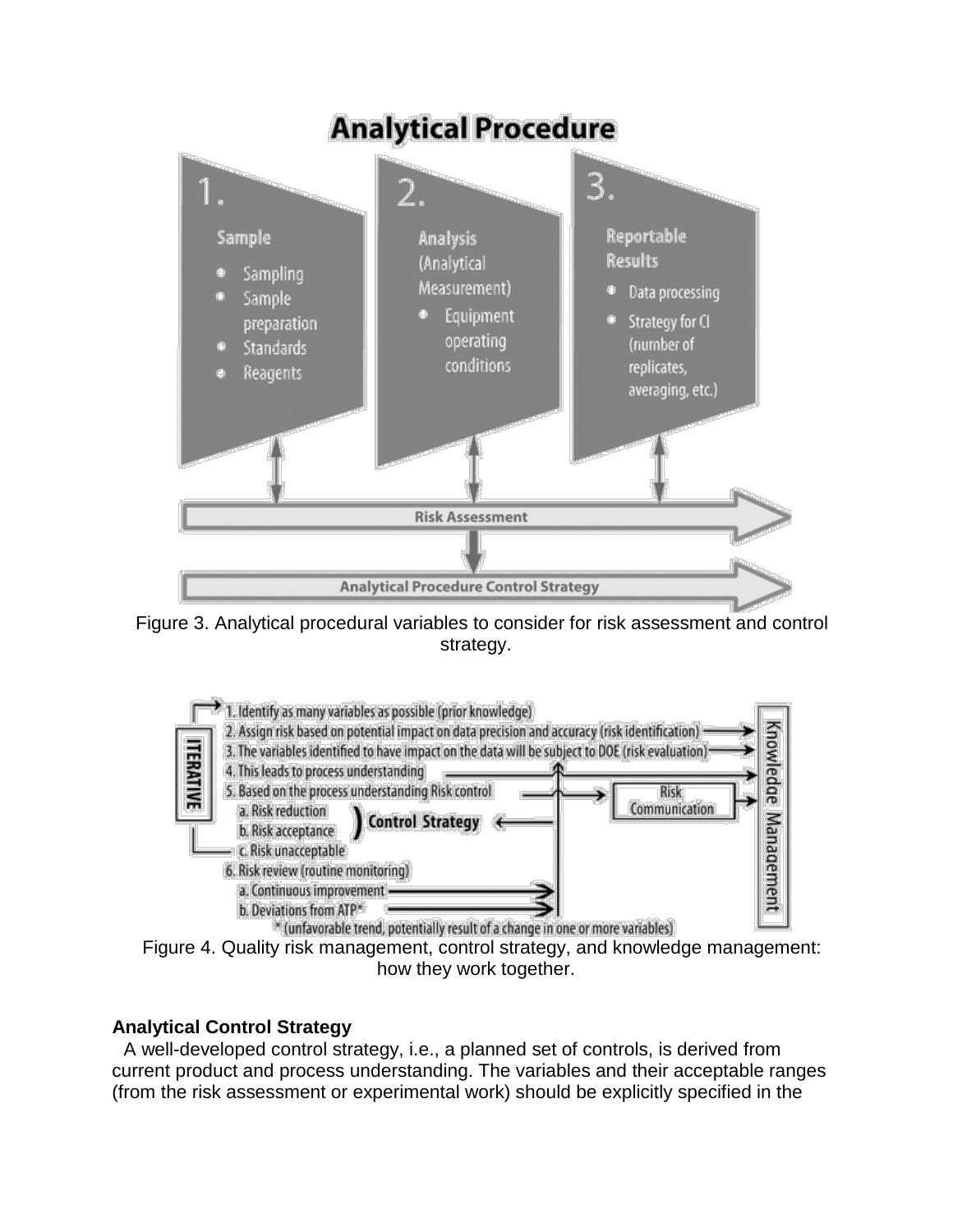procedure. The controls can include variables and aspects related to the sample, sample preparation, standards, reagents, facility, equipment operating conditions, historical experience (prior knowledge), the format of the reportable value (e.g., number of replicates), and frequency of monitoring and control. The Analytical Control Strategy plays a key role in ensuring that the ATP is realized throughout the lifecycle and also should be considered throughout the lifecycle as part of development, continual improvement, and change management. Different control strategies may be required at different sites. A scientific risk-based approach can be applied to the assessment of a control strategy's suitability across different sites, and quality risk management tools should be used to guide these activities. As an integral part of the laboratory qualification to execute a compendia procedure, the process of quality risk management should be carried out, and the control strategy of the compendia procedure should be verified or expanded in order to ensure that the requirements of the ATP are met.

#### **Knowledge Management**

Knowledge management can be defined as a systematic approach to acquiring, analyzing, storing, and disseminating information related to products, manufacturing processes, and components. Knowledge management is an important factor in ensuring the ongoing effectiveness of the control strategy. Knowledge management should include but is not limited to development activities, technology transfer activities to internal sites and contract laboratories, validation studies over the lifecycle of the analytical procedure, and change management activities. The knowledge gathered to develop the method understanding should be collected in a repository and shared as needed to support implementation of the control strategy across sites that use the analytical procedure. Changes and improvements to an analytical procedure should be made with reference to the method knowledge repository, which contains the information from the various stages of the method lifecycle.

We believe that applying a lifecycle approach (*Figure 5*) to analytical procedures will better ensure that quality objectives are met on a consistent basis.



Figure 5. Summary of proposed analytical procedure lifecycle approach.

**Lifecycle Stages**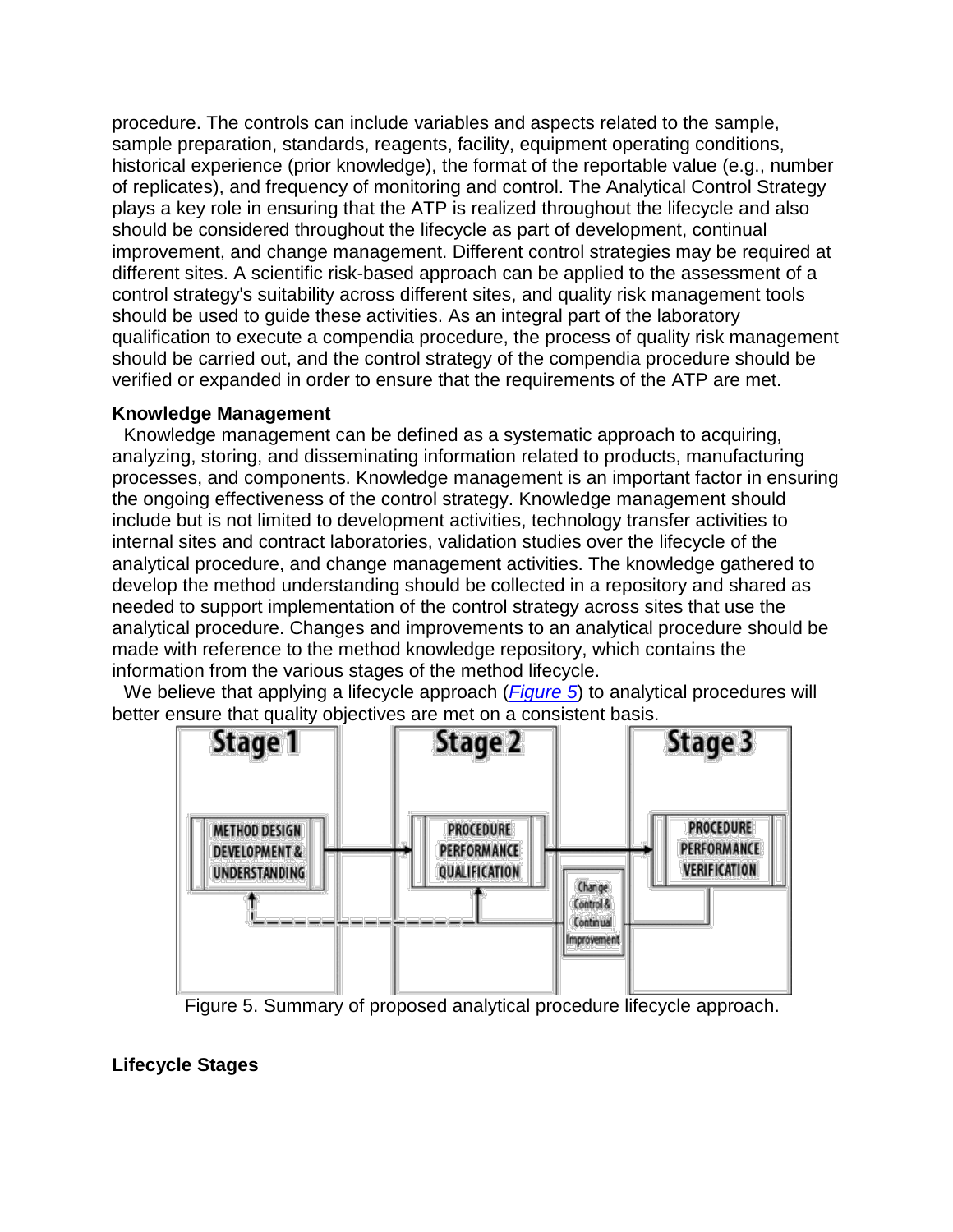In order to provide a holistic approach to controlling an analytical procedure throughout its lifecycle, we propose a three-stage concept that is aligned with current process validation terminology:

- Stage 1—Procedure Design (development and understanding)
- Stage 2—Procedure Performance Qualification
- Stage 3—Continued Procedure Performance Verification.

These steps are illustrated in *Figure 6* and are discussed in the following text.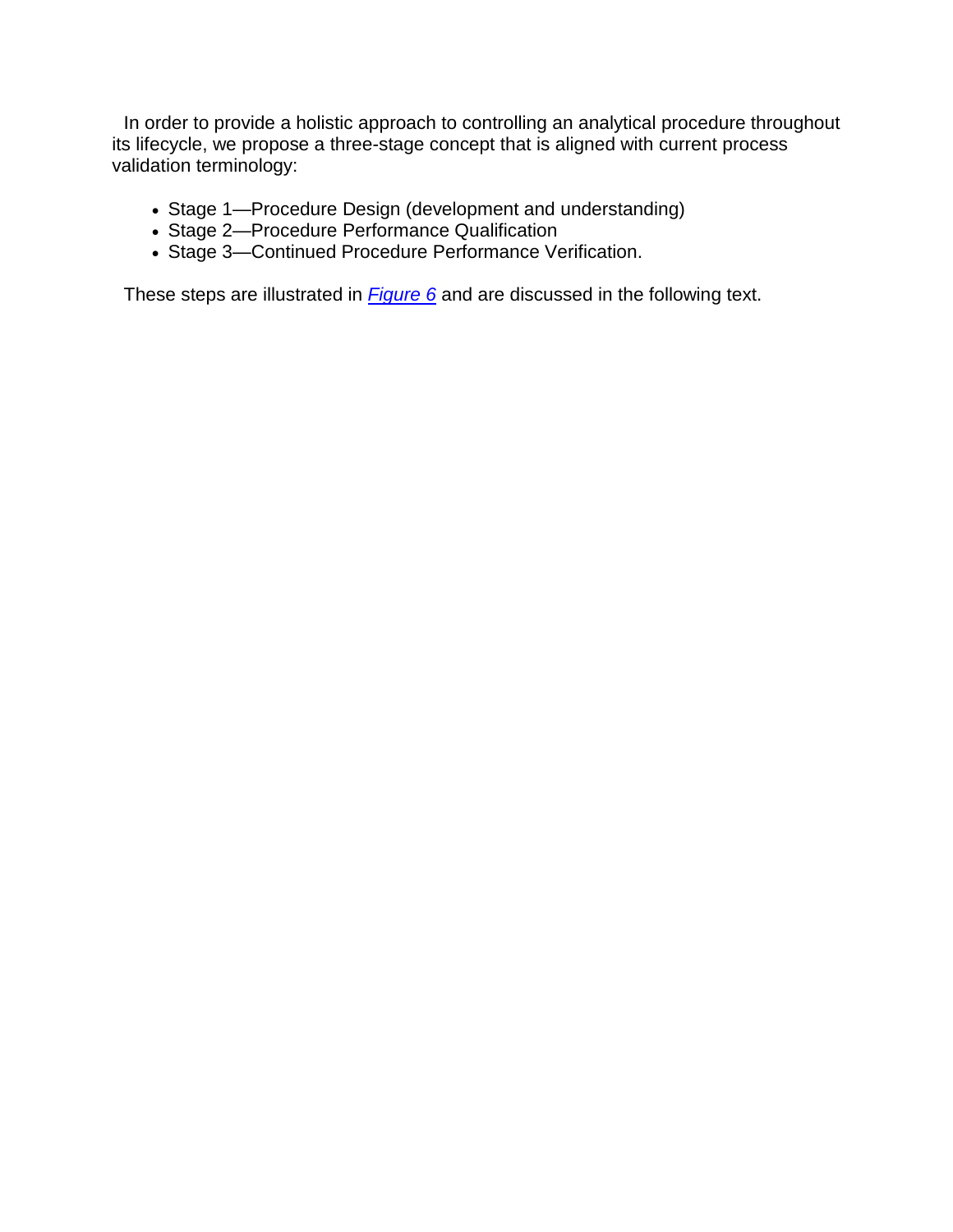

Figure 6. Three stages in the proposed lifecycle approach.

[NOTE—Refer to *Continual Improvement* (below) for a description of the different types of change.]

## **STAGE 1—PROCEDURE DESIGN**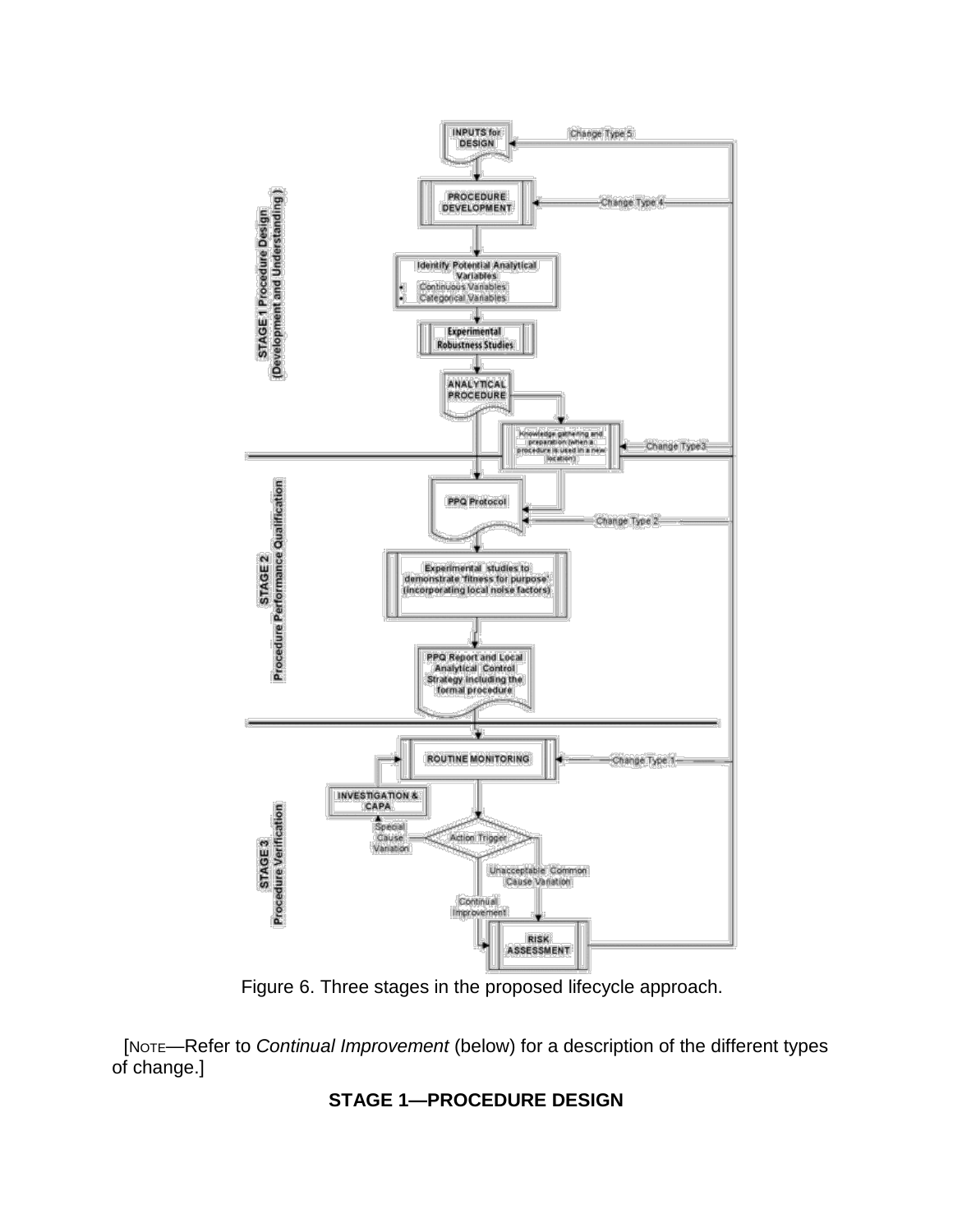#### **Procedure Development and Understanding (Identify and Study Potential Analytical Variables)**

Once the ATP is established and the requirements for data quality (accuracy and uncertainty) of the reportable result are defined, it is the responsibility of the analyst to select an appropriate technology and analytical procedure likely to meet the requirements of the ATP. Consequently, the ATP will be translated into the key performance characteristics of the intended analytical procedure.

The next step is to gain an understanding of how potential sources of variability in the proposed analytical procedure affect the performance characteristics of the procedure. Tools such as process maps and Ishikawa diagrams (fishbones) can be used to provide structure to a brainstorming and information-gathering exercise. Risk-assessment tools (see ICH Q9 for examples) then can be used to identify potential procedural variables that may need to be controlled to ensure procedure performance and to prioritize experimentation to eliminate or mitigate areas of risk. CNX can help classify all the variables. As part of this exercise it is important to provide justifications (for example, prior knowledge or scientific rationale) for the assignments made.

Based on historical knowledge and an assessment of risk, analysts can make and document decisions about which variables will be classified as C and fixed and which variables will be classified as X and investigated experimentally. During the proceduredevelopment phase, analysts identify certain variables that are fundamental to the procedure design, e.g., detector or column type. These are classed as control variables and are not further explored during the procedure-understanding phase of Stage 1.

#### **Experimental Robustness Studies**

Experimental robustness studies address the variations that may occur as the procedure is performed on different occasions. These studies consider both continuous and categorical X (eXperimental) variables. Continuous variables (e.g., temperature, pH, or flow rate) typically are studied via design of experiments (DoE). For these continuous variables, the output of the DoE study could be a procedure design space within which the procedure performance is ensured. For categorical variables (like column packing batch, type of instrument, etc.) the DoE study attempts to highlight variables that could have a significant effect on procedure performance regarding accuracy and precision, although these variables may have an even greater effect later in the life cycle. During this study, variables may be identified and may be considered too difficult or expensive to control. These are defined as Noise (N) variables in the CNX scheme. Although N variables are not directly studied at this stage, they are assessed indirectly as part of the Stage 2 activities when a laboratory has to confirm that the analytical control strategy is adequate to allow the procedure to produce reportable results that meet the requirements of the ATP in a particular environment. Example N variables include environmental and routine operating conditions.

As a result of the robustness study, a set of operational procedure controls with respect to the C and X variables are defined as part of the Analytical Control Strategy.

When uncontrolled categorical variables may result in unacceptable procedure performance, analysts should consider including a check or system suitability test (e.g., chromatographic resolution, symmetry factors, etc.). When such a check is included, it is good practice in the analytical procedure to explain the purpose of the check and the specific categorical variables it is designed to monitor.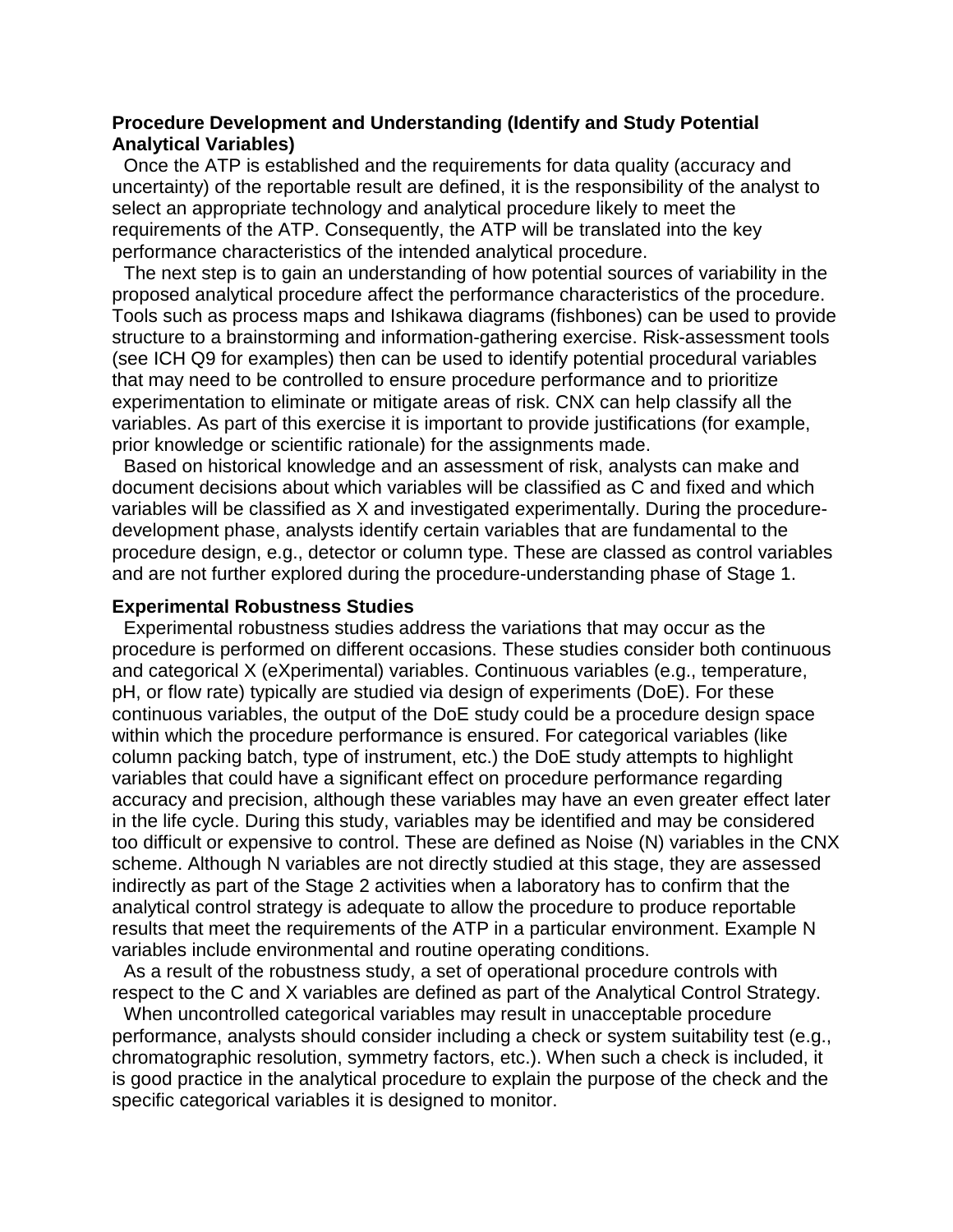#### **Knowledge Gathering and Preparation**

This step focuses on ensuring that any location where the procedure is intended to be operated is adequately prepared to use the procedure. It is the transition step between Stage 1 and Stage 2 where effective communication channels need to exist between the laboratories. The knowledge gathered to develop the procedural understanding should be shared as needed in support of the implementation of the control strategy across sites that intend to use the analytical procedure.

The extent of the knowledge required should take into account the level of preexisting knowledge of the analysts at the new location with respect to the product, analytical method, or procedure. The analytical procedure conditions and detailed operating controls, along with all of the knowledge and understanding generated during the design phase and any performance history should be conveyed to or summarized for staff at the location where the analytical procedure will be used.

#### **STAGE 2—PROCEDURE PERFORMANCE QUALIFICATION**

The objective of this stage is to demonstrate that the procedure is fit for purpose. This stage confirms the analytical procedure is capable of delivering reproducible data that consistently meet the performance criteria defined in the ATP while operated subject to the noise variables that may be experienced. Therefore, procedure performance qualification must be performed before routine application of the analytical procedure by the user laboratory.

Procedure performance qualification is carried out either to qualify a new procedure or to revise the conditions or operating environment of an established procedure.

Showing an analytical procedure is fit for purpose involves demonstrating that the defined analytical procedure will, under routine operating conditions, produce data that meet the target measurement uncertainty defined in the ATP. The procedure performance qualification experiments, e.g., precision studies, should be designed to challenge analytical performance characteristics that relate to the ATP requirements and should be based on sound science and risk as well as prior knowledge and understanding.

The analytical procedure used in the procedure performance qualification study should be based on available knowledge and understanding. The analytical control strategy will be refined and updated as a consequence of any learning from the study. For example, further controls may be added to eliminate sources of variability that are identified in the routine operating environment in an analytical laboratory, or replication levels (multiple preparations, multiple injections, etc.) may be increased to reduce the overall uncertainty in the reportable result (format of the reportable result).

When analysts believe there may be a residual risk of variation in the performance of the procedure, they may add appropriate checks to detect any unacceptable levels of variation in the performance of the procedure. These system suitability checks should focus on analytical performance characteristics that may be affected by noise and should be controlled to ensure the requirements of the ATP are consistently met. For example, if there is a residual risk of variation in separation performance due to the risk of batch-to-batch variation in column packing material and the degree of separation is known to have an effect on the uncertainty of the data, a check may be included to ensure that peak resolution is sufficient to meet the ATP requirements. Examples of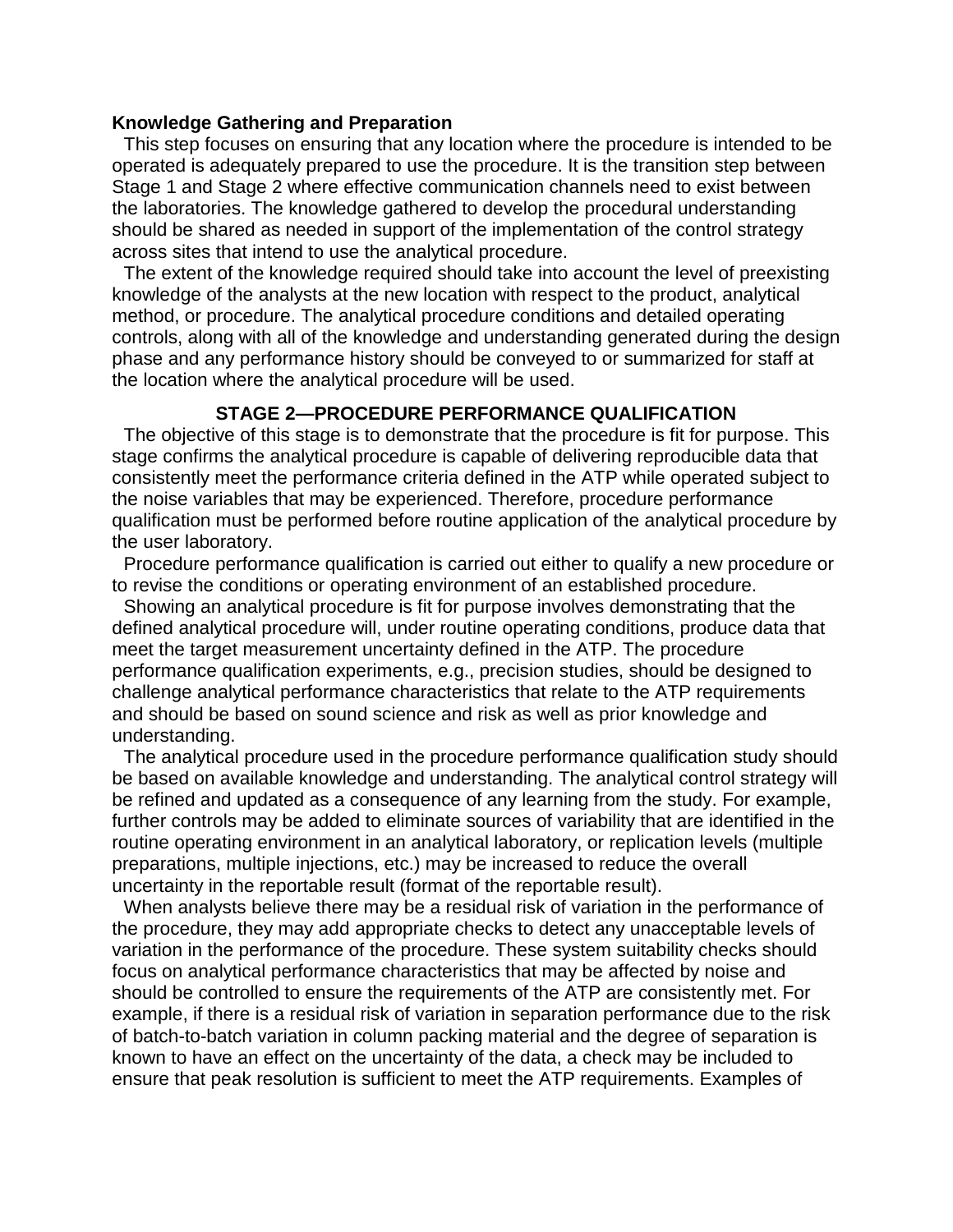system suitability tests for chromatographic systems are described in general chapter *Chromatography*  $(621)$ .

When end users do not have access to knowledge and understanding acquired during procedure development, e.g., for compendial procedures, users should recognize this additional risk and ensure the procedure performance qualification study and local or compendial analytical control strategy adequately mitigate associated risks. End users also must ensure that an appropriate control strategy for the procedure is applied.

## **STAGE 3—CONTINUED PROCEDURE PERFORMANCE VERIFICATION**

The purpose of this stage is to provide ongoing assurance that the analytical procedure remains in a state of control throughout its lifecycle.

This stage includes both routine monitoring of the analytical procedure's performance and evaluation to determine if the analytical procedure, as a result of any change, is still fit for purpose.

A system or systems for detecting unplanned departures from the analytical control strategy is essential to accomplish this goal. Adherence to cGMP requirements, specifically, the collection and evaluation of information and data about the performance of the procedure, allows detection of undesired variability. Evaluating the performance of the procedure identifies problems and determines whether action must be taken to correct, anticipate, and prevent problems so that the procedure remains in a state of control.

## **Routine Monitoring**

Trend analysis using methodologies such as control charting can be conducted on the main performance indicators to confirm that the analytical procedure remains in a state of control.

This stage should include an ongoing program to collect and analyze data that relate to analytical procedure performance, for example, from replication of samples or standards during the analysis or by trending system suitability data. This activity aligns with the quidance in *Analytical Data—Interpretation and Treatment*  $\langle 1010 \rangle$  on system performance verification. Close attention should also be given to any out of specification or out of trend results generated by the analytical procedure once it is being operated in its routine environment.

If, during routine monitoring of the procedure, data indicate the procedure is out of control or there is an opportunity or need for improvement, then further action is taken. There are three action triggers (see *Figure 6* for examples):

- special-cause variation (e.g., new, unexpected phenomenom)
- unacceptable common cause variation (e.g., expected variability inherent in the procedure)
- continual improvement.

## **Observed Variations**

During the investigation, particular attention should be given to special cause variation (shifts, drift, and deviation) and common cause variation (unacceptable noise) (*Figure 7*). Variation may result when a particular procedure variable is not adequately controlled. This variation may arise for a number of reasons: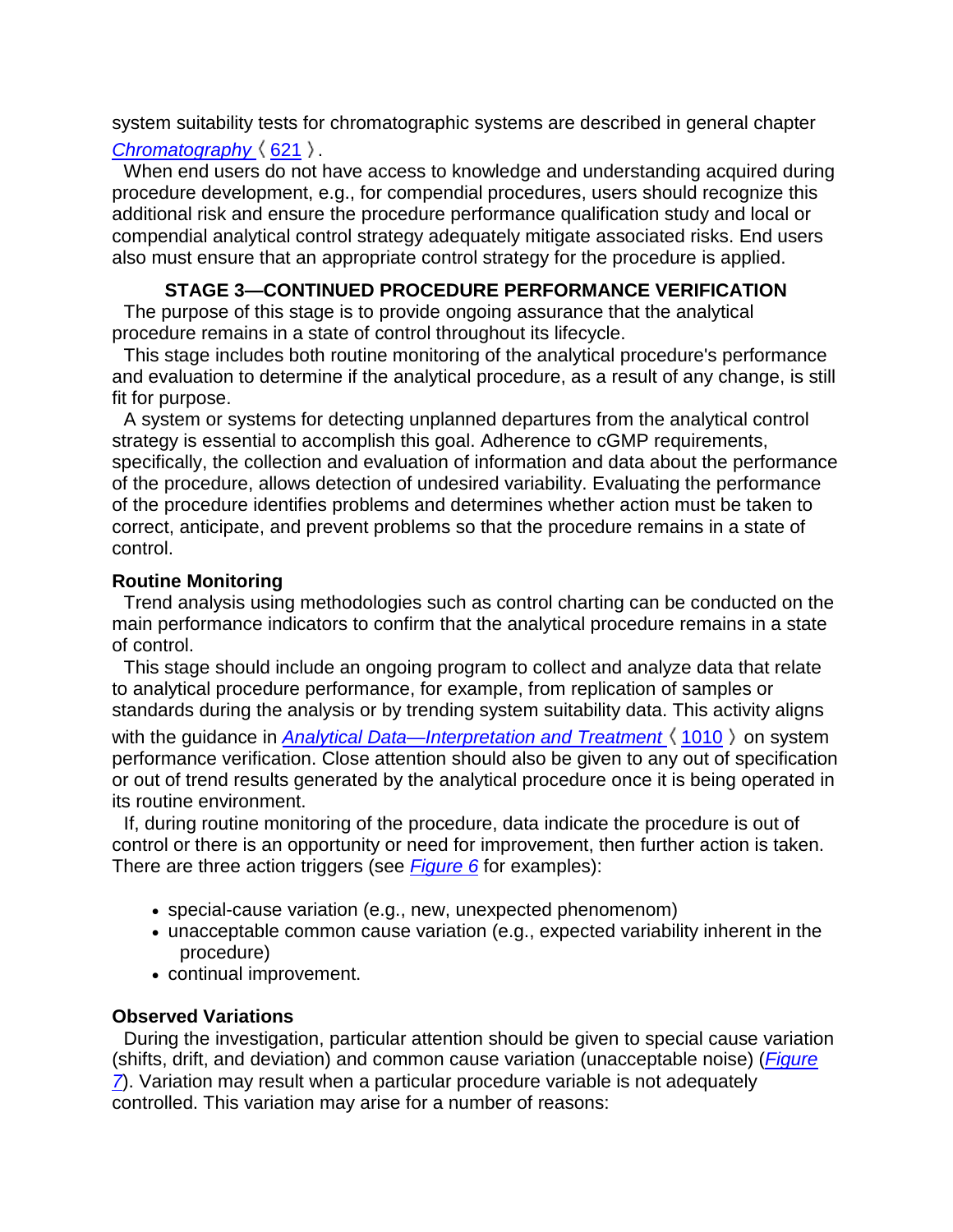- A variable was not identified or adequately studied during the procedure understanding study (Stage 1), and therefore no proper control was defined.
- A variable was not identified or adequately studied during Stage 2 (precision study), and therefore no proper control was defined.
- Series member of a set of categorical variables (not included in the DoE, Stage 1) has been found to have an effect on performance (e.g., a new batch of column packing results in unacceptable performance).
- A control strategy was defined but not followed.
- A noise variable has been found to have an impact on routine performance.

Investigations into inadequate performance should be thorough and well documented and should aim to reach a conclusion about the variable that is truly the root cause. Corrective and preventive action should be taken to ensure the analytical control strategy is updated in the analytical procedure.

 $\boldsymbol{x}$ 



Figure 7. Common variation and special variation.

#### **Continual Improvement**

Throughout the procedure's lifecycle, changes may be required to improve the operational performance or the control strategy (continual improvement). Changes may include but are not limited to: inclusion of an additional control, introducing a new method or technology, changing the intended purpose to incorporate a new impurity or tighten specifications, or alignment with a procedure in a compendial monograph that has been updated. The nature of the change dictates the action that should be taken, and a risk assessment should be performed to identify what action is required, and the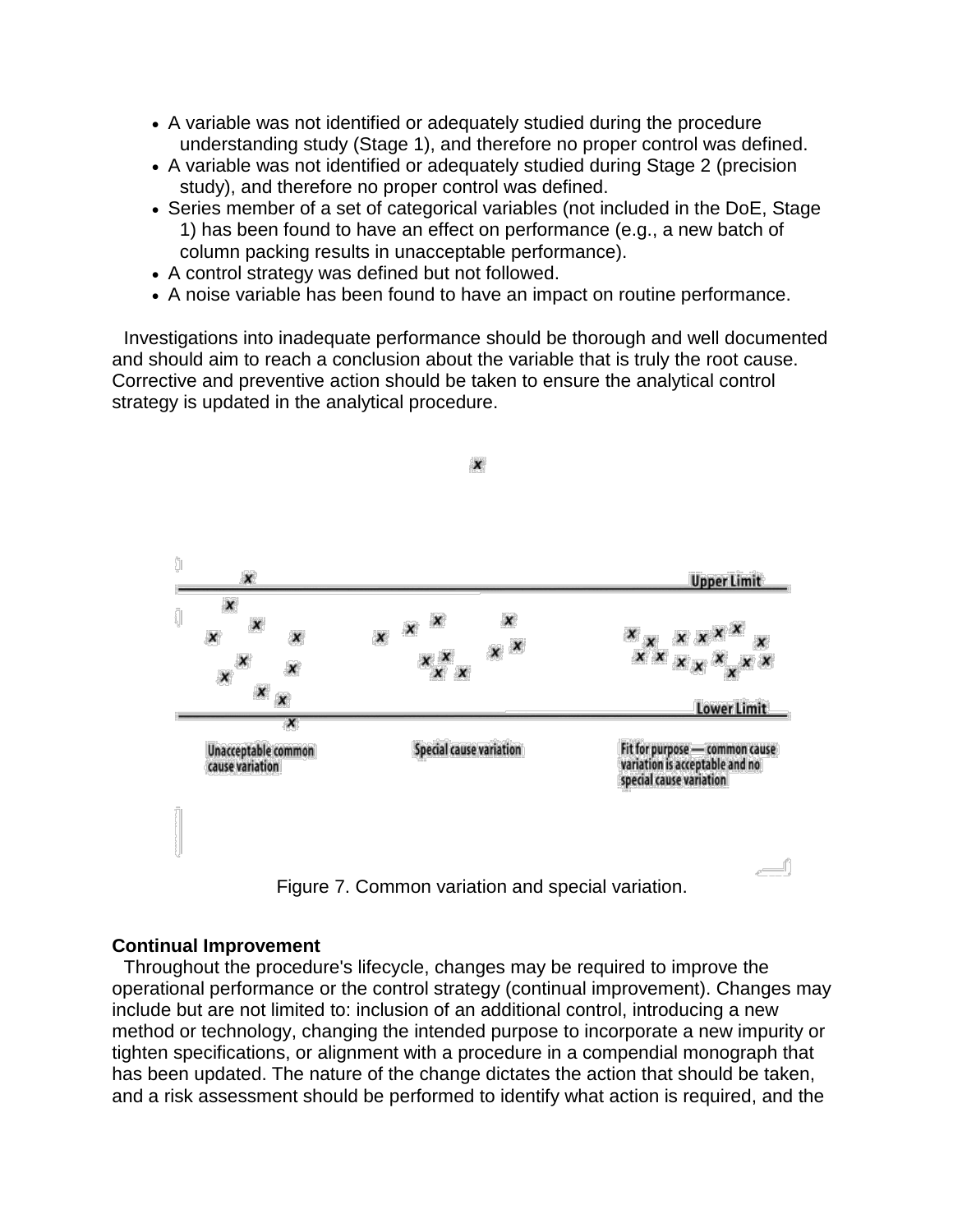change should be documented. When the risk assessment identifies a change that requires qualification, the activities described in Stage 2 are performed. This stage also applies to modifications of compendial procedures.

#### EXAMPLES OF CHANGES AND APPROPRIATE ACTIONS

**Change Type 1:** Changes that are within already proven ranges (within the procedure's design space) are considered adjustments and do not require a procedure performance qualification study to be performed before returning to routine monitoring.

**Change Type 2:** These are changes that are outside the already proven ranges but require only confirmation that the procedure continues to generate data that meet ATP requirements. Full procedure redevelopment is not required.

**Change Type 3:** These are changes that involve the need to operate the analytical procedure in a different environment. These types of changes traditionally have been treated as a procedure-transfer exercise (or procedure verification when a pharmacopeial procedure is used for the first time in a new environment).

**Change Type 4:** This is a change that may require a new analytical procedure, but the ATP remains the same. The procedure will return to the procedure development stage.

**Change Type 5:** This change involves tightening a specification limit or a change to the intended purpose of the procedure to measure additional attributes. These changes result in a new ATP being defined.

## **CONCLUSION**

The Expert Panel recommends adoption of a lifecycle approach for the management of analytical procedures. This approach builds on and enhances the current information contained in several *USP* general chapters and ICH guidance documents. Adoption of this approach would introduce new concepts to the *USP*: the Analytical Target Profile and associated predefined acceptance criteria, evaluation of the uncertainty associated with the analytical procedure, incorporation of risk analysis strategies, and consideration of the potential effect of changes to an analytical procedure in the context of the analytical procedure's lifecycle. *Table 1* shows the key advantages of adopting a lifecycle approach.

## **Table 1. Advantages of Adopting a Lifecycle Approach for Managing Analytical Procedures**

| <b>Current Approach</b>                                                                                                                                                          | <b>Lifecycle Approach</b>                                                                                                                                                                                                                                                                                                                                          |
|----------------------------------------------------------------------------------------------------------------------------------------------------------------------------------|--------------------------------------------------------------------------------------------------------------------------------------------------------------------------------------------------------------------------------------------------------------------------------------------------------------------------------------------------------------------|
| Focus is showing that various<br>procedure performance<br>characteristics meet criteria-but<br>the overall uncertainty in the data<br>and whether they are acceptable or<br>∣not | The driver is understanding the target<br>measurement uncertainty, which is the maximum<br>level of measurement uncertainty that represents<br>may not consider how these relate to fitness for purpose (i.e., ensures decisions from<br>data are made with a predefined confidence) and<br>to demonstrate the procedure will meet this<br>uncertainty requirement |
| Tendency to perform validation in a<br>check box manner against the                                                                                                              | Specific ATP for each measurement requirement<br>defining the characteristics and criteria that the                                                                                                                                                                                                                                                                |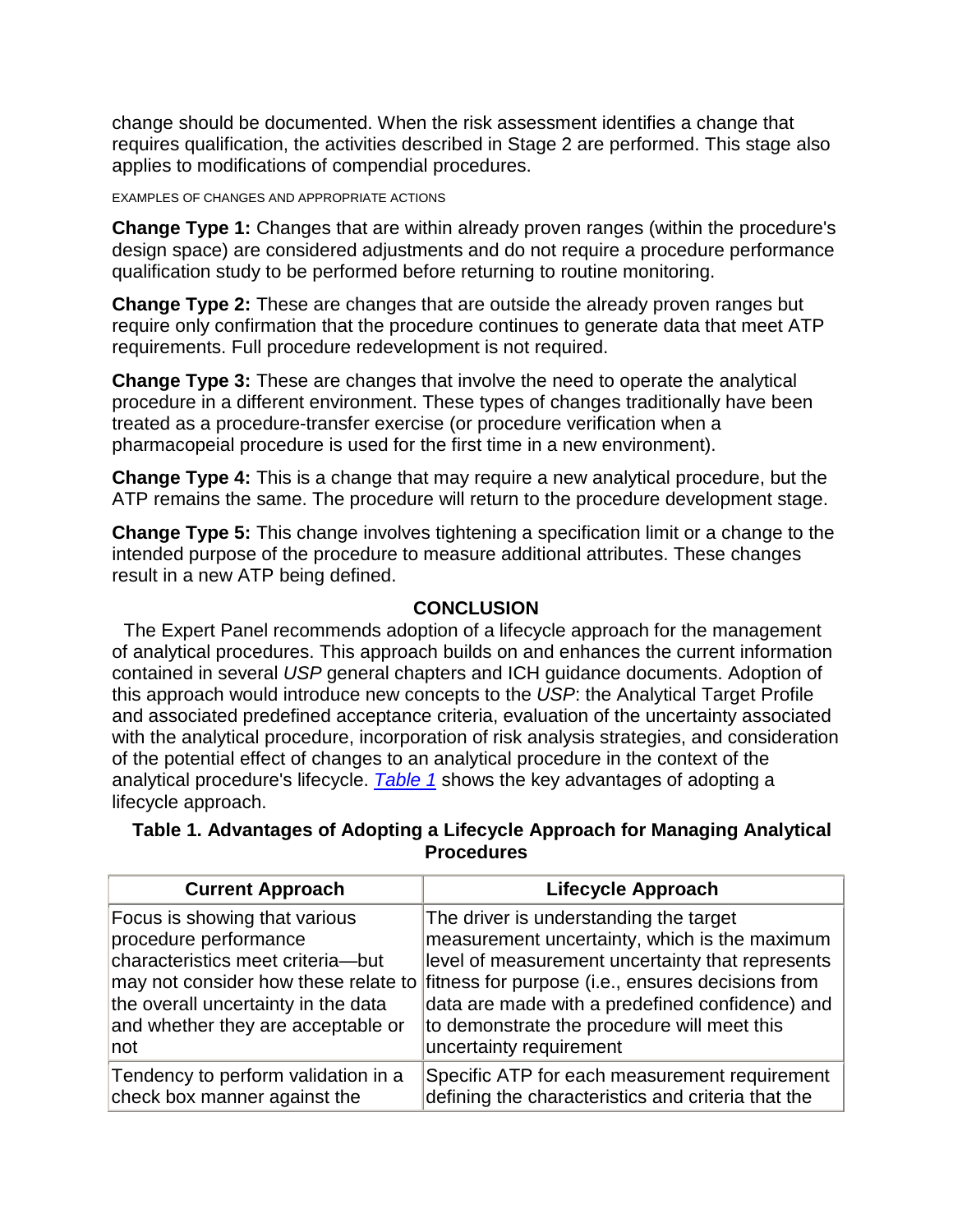| <b>Current Approach</b>                                                                                                                      | <b>Lifecycle Approach</b>                                                                                                                                                |
|----------------------------------------------------------------------------------------------------------------------------------------------|--------------------------------------------------------------------------------------------------------------------------------------------------------------------------|
| general analytical performance                                                                                                               | procedure should meet                                                                                                                                                    |
| characteristics described in $\langle 1225 \rangle$<br>and ICH Q2                                                                            |                                                                                                                                                                          |
| Limited understanding of effects of<br>variation on performance                                                                              | Structured and methodological approach to<br>identify and explore variables                                                                                              |
| Validation, verification, and transfer<br>are seen as separate exercises                                                                     | All are integrated as part of the analytical<br>procedure lifecycle, and success is demonstrated<br>by generating reportable results that are<br>consistent with the ATP |
| Confusion about the differences<br>among procedure validation,<br>procedure transfer, and procedure<br>verification                          | Improved clarity and holistic view with the ATP as<br>the focal point                                                                                                    |
| Separate guidances in USP covering<br>validation, verification, transfer of<br>analytical procedures, and system<br>performance verification | A single guidance for a lifecycle approach for<br>analytical procedures                                                                                                  |

As a result of these recommendations, the Validation and Verification Expert Panel proposes that the concepts addressed in  $\langle 1225 \rangle$ ,  $\langle 1226 \rangle$ , and  $\langle 1224 \rangle$  be revised to integrate the processes for demonstrating that an analytical procedure is fit for purpose throughout its lifecycle and that these three chapters be compiled into a single general

information chapter  $\langle 1220 \rangle$  and a new general chapter  $\langle 220 \rangle$  that specifies the basic requirements.

## **REFERENCES**

- 1.ICH. Q2(R1) Validation of analytical procedures: text and methodology, 2005. http://www.ich.org/fileadmin/Public Web Site/ICH Products/Guidelines/Quality/ Q2 R1/Step4/Q2 R1 Guideline.pdf. Accessed 26 April 2013.
- 2.ICH. Q8(R2) Pharmaceutical development. 2009. http://www.ich.org/fileadmin/Public Web Site/ICH Products/Guidelines/Quality/ Q8 R1/Step4/Q8 R2 Guideline.pdf. Accessed 26 April 2013.
- 3.ICH. Q9 Quality risk management. 2005. http://www.ich.org/fileadmin/Public Web Site/ICH Products/Guidelines/Quality/ Q9/Step4/Q9 Guideline.pdf. Accessed 26 April 2013.
- 4.ICH. Q10 Pharmaceutical quality system. 2008. http://www.ich.org/fileadmin/Public Web Site/ICH Products/Guidelines/Quality/ Q10/Step4/Q10 Guideline.pdf. Accessed 26 April 2013.
- 5.ICH. Q11 Development and manufacture of drug substances (chemical entities and biotechnological/biological entities). 2012. http://www.ich.org/fileadmin/Public Web Site/ICH Products/Guidelines/Quality/ Q11/Q11 Step 4.pdf. Accessed 26 April 2013.
- 6.ISPE. *ISPE Good Practice Guide: Technology Transfer*. Tampa, FL: ISPE; 2003.